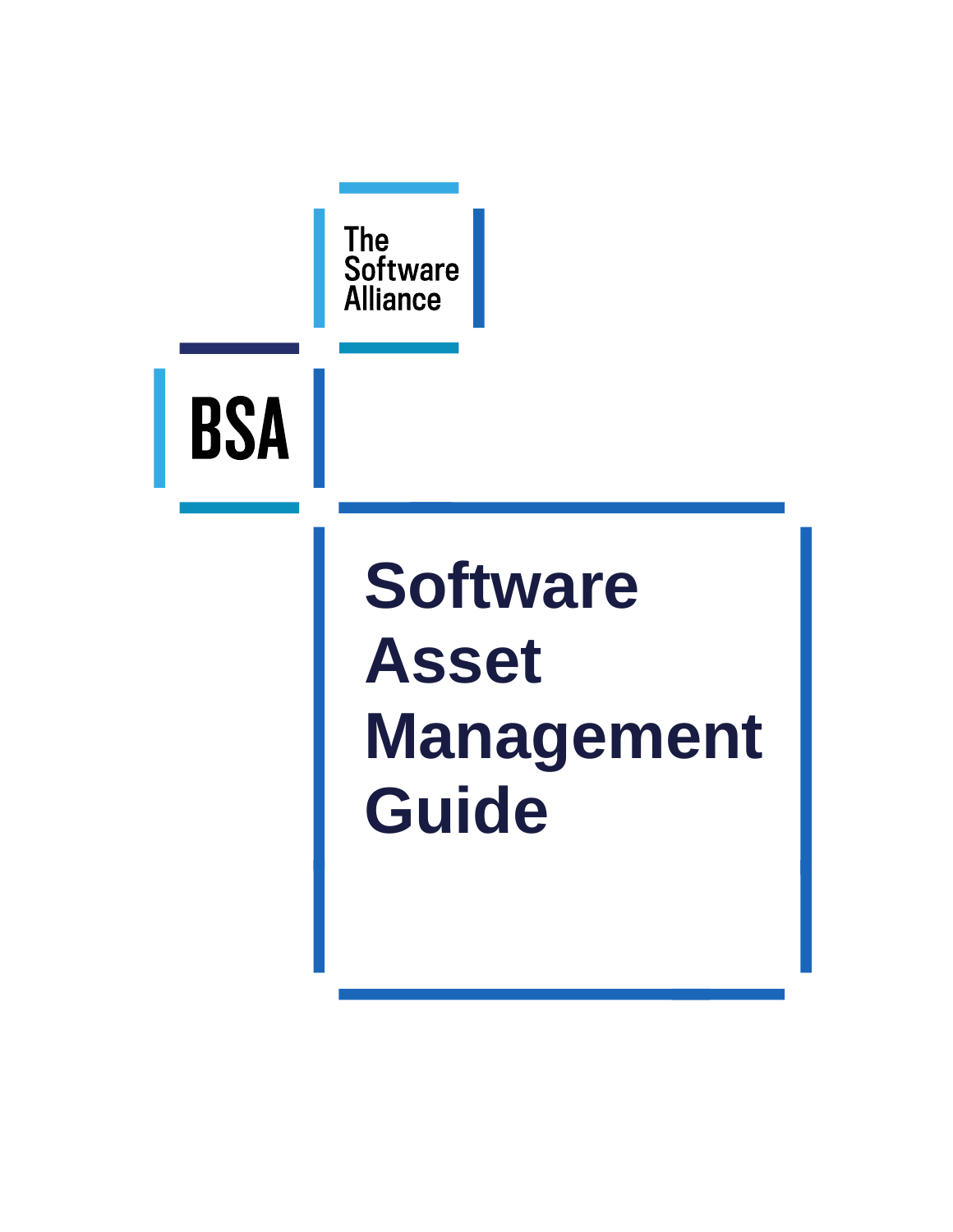## **WHY MANAGE SOFTWARE ASSETS**

### *Introduction*

### *IN TODAY'S ECONOMY, software is indispensable to every organization, large and small. Thanks to software, businesses are more efficient and workers are more productive.*

*In every sector of the global economy, organizations of all types rely on software to communicate, to make products, to offer services and to manage operations. However, keeping track of software assets can be a challenge, especially for large enterprises. More divisions, more teams, more projects mean* 

*more software — and mismanaging it can expose the organization to a slew of risks, from inefficiency to legal liability. To get the most out of software, it has to be managed well, just as any other valuable company asset. Poor software management robs companies of the full productivity and efficiency value of software, and therefore increases risk.*

Effective software management combines the needs of an organization's IT assets with the needs of the company and of the individual. In both traditional and cloud environments, the practice of managing the lifecycle of software assets within an organization and remaining compliant with software license agreements is critical.

BSA | The Software Alliance stands ready to help businesses obtain benefits and avoid problems by implementing sound software asset management (SAM) practices. This overview covers the following topics to better understand the benefits and tools needed for implementation of a SAM program:

- The Benefits of Effective Software Management
- The Risks of Unauthorized Software Use
- How to Manage Software Properly
- Preventing Software Piracy in the Workplace
- Sample Corporate Software Policy
- Sample Memorandum to Employees
- Sample Software Needs Analysis Form

# **The Risks of Unauthorized**

### **Software Use**

Unlicensed software can have costly consequences for your business.

Unlicensed software is more likely to fail as a result of an inability to update. It also is more prone to contain malware, rendering computers and their information useless. Expect no warranties or support for unlicensed software, leaving your company on its own to deal with failures.

There are legal consequences for unlicensed software as well, including stiff civil penalties and criminal prosecution. Software pirates increase costs to users of legitimate, authorized software and decrease the capital available to invest in research and development of new software.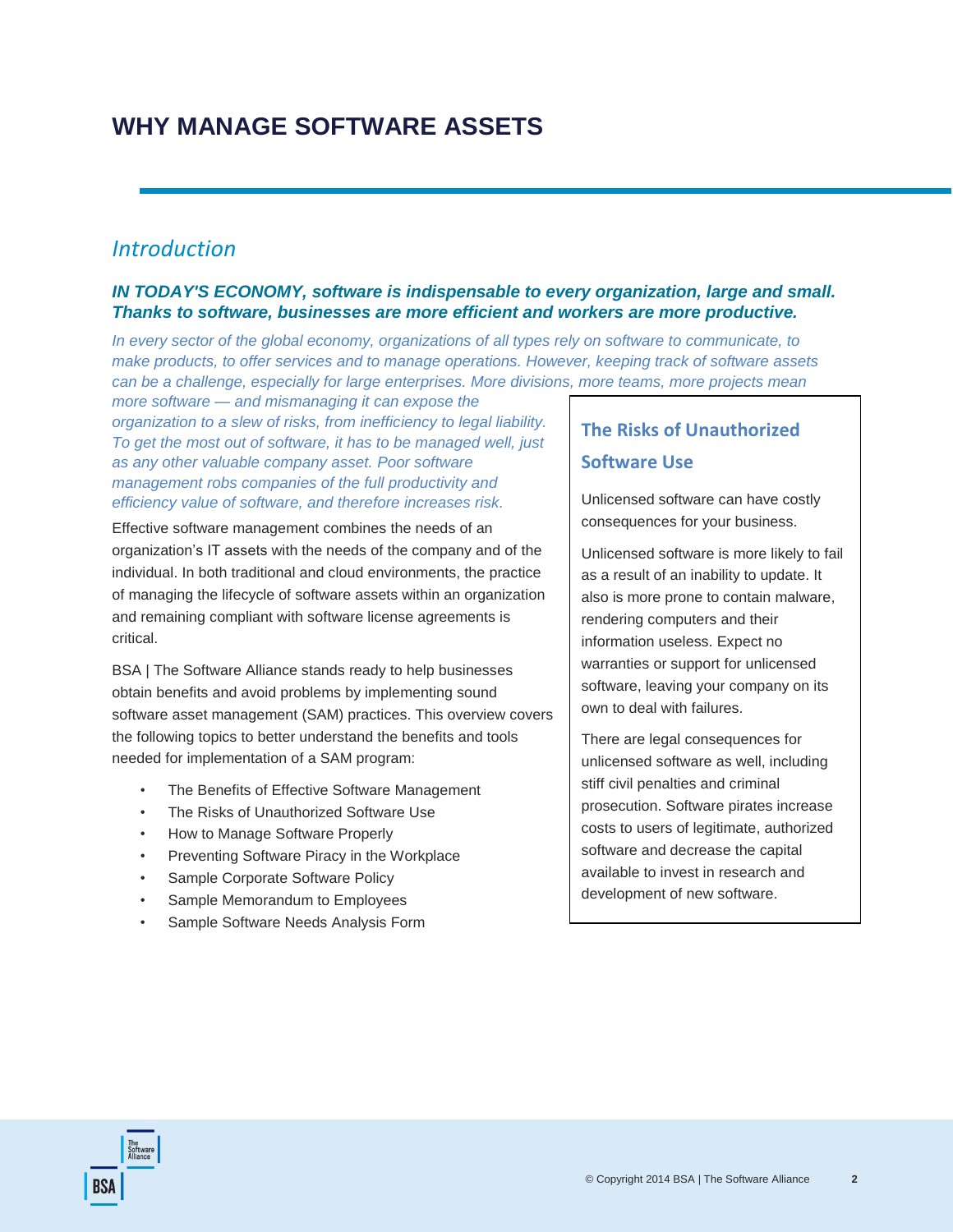## *Benefits*

## **The Benefits of Effective Software Management:**

### **Considering Software as a Valuable Asset Has Advantages**

Software Asset Management (SAM) is the practice of managing the lifecycle of software assets within an organization. It is a set of managed processes and functional capabilities throughout the five stages of their lifecycle (planning, requisition, deployment, maintenance, and retirement). The two significant benefits of a SAM program are cost control and risk reduction.

Software can represent 25 percent of an organization's information technology budget. As a result, it makes fiscal sense to keep a close eye on what is spend to acquire software, to support and train staff to use it and to obtain the hardware, whether on premise or in the cloud, needed to make it work. A good SAM plan means a company acquires only the software that it needs, ensuring employees only use properly licensed software. Companies pay to upgrade only what's being used, and thus enjoy volume discounts by planning purchases and upgrades accordingly.

The key to cost control is budgeting for software as a separate expenditure line item. There are two benefits to this. First, software purchases and upgrades can be planned in an orderly way. With a separate software budget, needs can be anticipated, which avoids excessive spending or unexpected costs. Second, having a software budget enables purchases to be accurately tracked to easily spot unauthorized copies of software in an enterprise.

Purchasing only the authorized software needed, cuts down upgrade costs. Since you know what products are being used and in what quantity, only those copies where the new features will be of use will need to be upgrades. A coordinated upgrade policy ensures that an entire business keeps pace with industry standards and technology improvements.

Controlling software purchases and upgrades means savings on infrastructure and hardware as well. By providing software only to employees who need it, an enterprise avoids having to upgrade, add, or replace hardware or bandwidth for employees who don't need the capacity.

Planning software license acquisitions and upgrades can help employees anticipate changes during the year through notifications of new software installations and feature availability. The planning process also accounts for any training and support that will be needed as new software, services including cloud or employees are introduced. This results better prepared, more efficient and more productive employees.

## *Risks*

## **The Risks of Unlicensed Software Use**

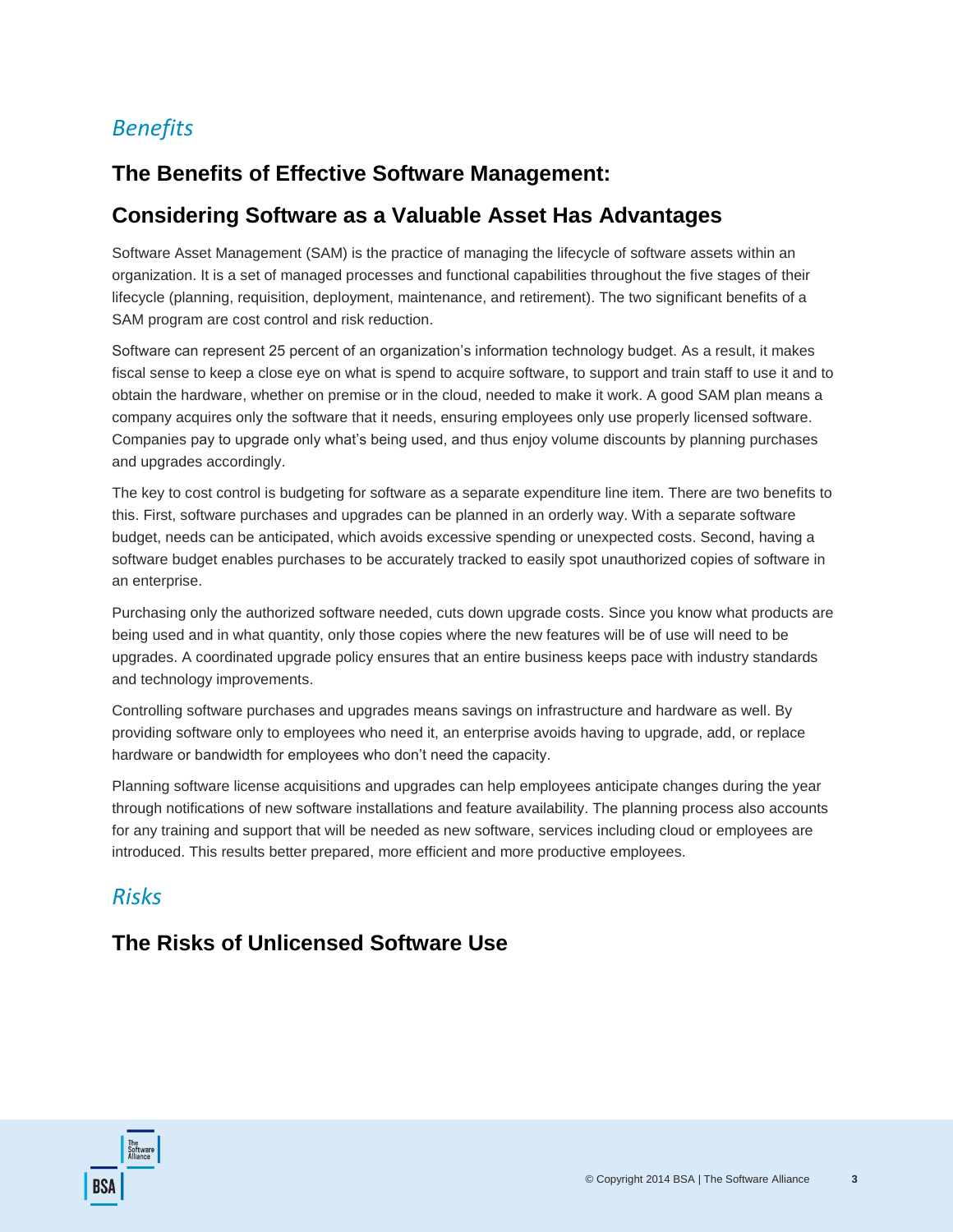Computer software is intellectual property (IP) owned by the entity that created it. Without the express permission of the manufacturer or publisher, it is illegal to install software, no matter how it is acquired. That permission almost always takes the form of a license from the publisher, which accompanies authorized copies of software. When software is purchased, the user is really acquiring a license to use the product. Rather than owning the software, an individual or enterprise acquire limited rights to use, reproduce, and distribute the program, according to the terms spelled out in the license agreement.

Typically, a licensed copy of a program can be installed and used on only one computer at a time, or to an authorized user as defined in the license agreement. Not complying with the terms of the license, for example, by installing the same copy of a single-user program on several computers or sharing a log-in credential to access cloud services where not permitted, is unauthorized. The publisher can take legal action against any individual or business who engages in these kinds of activities.

Software accessed remotely via the Internet, commonly called software as a service (SaaS), generally comes with multiple restrictions on use. In many cases, the restrictions are not negotiable given the nature of the SaaS contracts. Customers need to have proper controls in place to ensure compliance with all contractual requirements and limitations. Examples of these limitations may include prohibitions on use outside of a defined geography and restrictions on providing user access to non-employees, such as contractors.

A license isn't the only way software is protected. Copyright and patent law protects software from unauthorized copying, distribution, and sale. The law describing these copyrights and their limitations is included in Title 17 of the U. S. Code. Potential penalties for infringers are listed in both Title 17 and Title 18. The law also recognizes the Internet and prohibits users from uploading, downloading, or transmitting unauthorized copies of software online. An individual who breaks these laws, or a company that looks the other way when an employee does it, has civil and criminal liability. The consequences range from significant civil damages to criminal fines, and even the possibility of imprisonment.

Using illegal copies of software has other serious consequences. Software publishers offer their legitimate customers a wide array of services besides the program itself; these include support services, and upgrades. A legitimate copy or user account ensures that a purchaser is getting a quality product produced by the rightful owner.

An illegal copy or inappropriate account sharing provides none of these benefits. Further, it could contain malware that can damage or compromise data or a copy hiding a damaging virus capable of jeopardizing the security of an organization's computer network. Any one of these problems could quickly escalate into costly damages that become far more expensive than the money you "saved" by buying or downloading unauthorized software.

## *Management*

## **How to Manage Software Properly**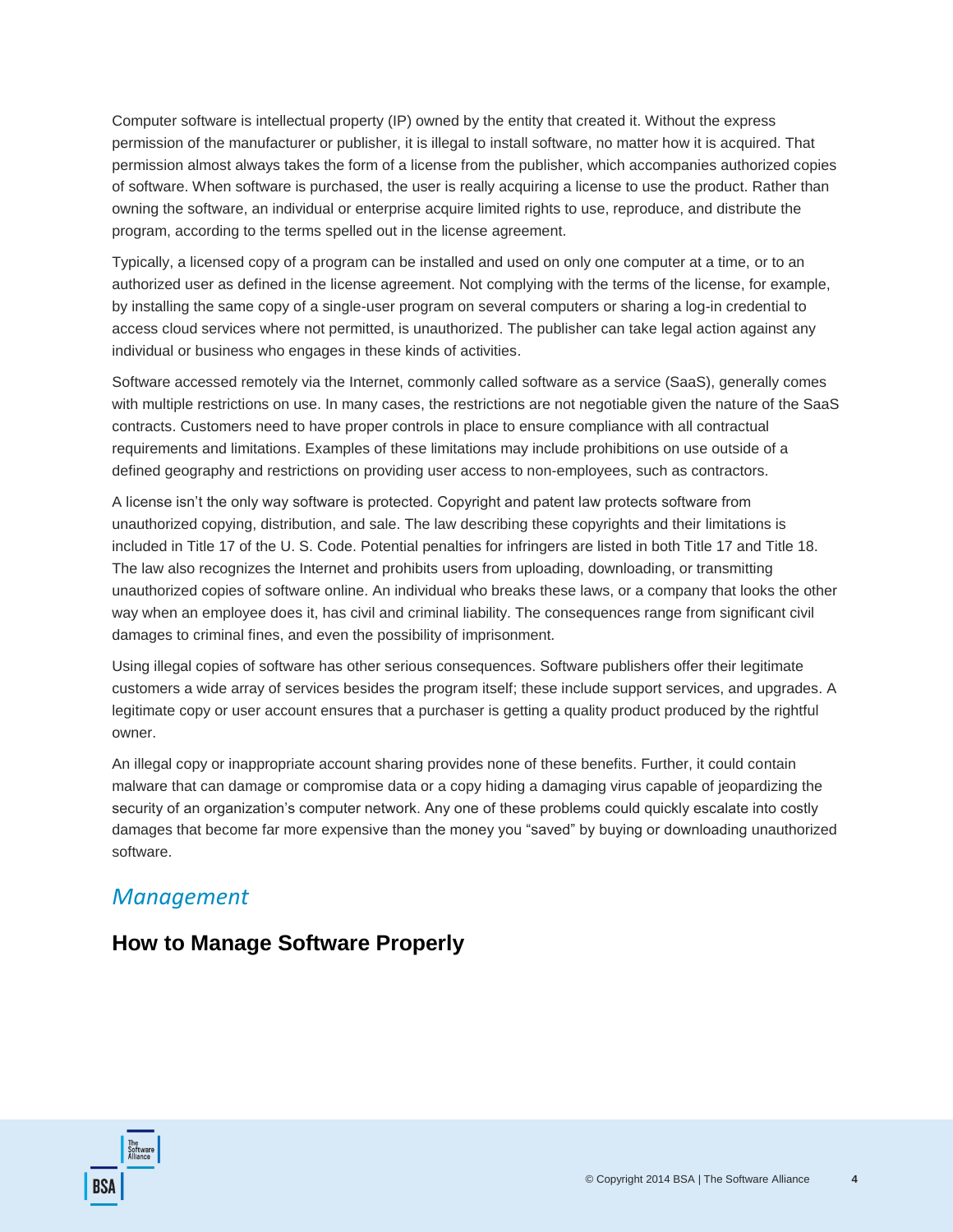Unlicensed software and inappropriate account sharing cheat creators out of their reward for the innovation they have created; it also cheats a company out of the full value of the software. In addition, it can expose confidential data, create privacy concerns and subject the owner to criminal or civil penalties. In short, using pirated software is bad business for everyone.

### **Effective Management of Software is a Four-Step Process**

#### **Step One: Develop Policies and Procedures**

Before anything else, a company culture of SAM must exist. In this culture, all employees must understand the value of software, learn the difference between authorized and unauthorized use, and commit to using licensed software. To do this, an organization must have a clear statement of policy. The statement should express the company's goals to manage software for maximum benefit, deal only in authorized software and spell out the procedure for acquiring authorized software. An effective software purchase procedure consists of the following elements:

- Centralize all software purchases, including services, through a purchasing department or other designated company authority.
- Require all software purchase requests, including services, be in writing and made available to the purchasing department or another agreed upon department.

It is important to educate employees on the role they play in protecting their company against security breaches. Senior management needs to play an active role in the information security programs of the organizations in order for them to succeed. The following security tips are important to keep in mind:

- Install Anti-Virus Software: Ensure that all computers have anti-virus software installed. Make sure the automatic update feature is activated.
- Be Cyber Secure: Report cyber-attacks to local law enforcement agencies and your IT provider.
- Install a Firewall: A firewall will protect devices from unauthorized access and use by hackers.
- Check for Security Updates: Security updates should be checked every 30 days for programs installed on computers and operating systems. Allow for automatic updating and/or subscribe to a notification service provided by the vendor.
- Computer Passwords: Change system passwords every 90 days and make sure they are strong passwords that contain both numbers and symbols.
- Employee Communication: Talk to employees about the importance of being cyber secure.

Manager approval;

- Ensure software being requested is on the company's list of supported software.
- Buy only from reputable, authorized sellers.
- Work only with reputable Application Service Providers (ASPs), and ensure all relevant licenses are maintained and documentation with that ASP.
- Get original user materials (e.g., manuals, registration cards, etc.), licenses, and receipts for each purchase.
- Do not permit employees to buy software directly or charge it to their expense accounts.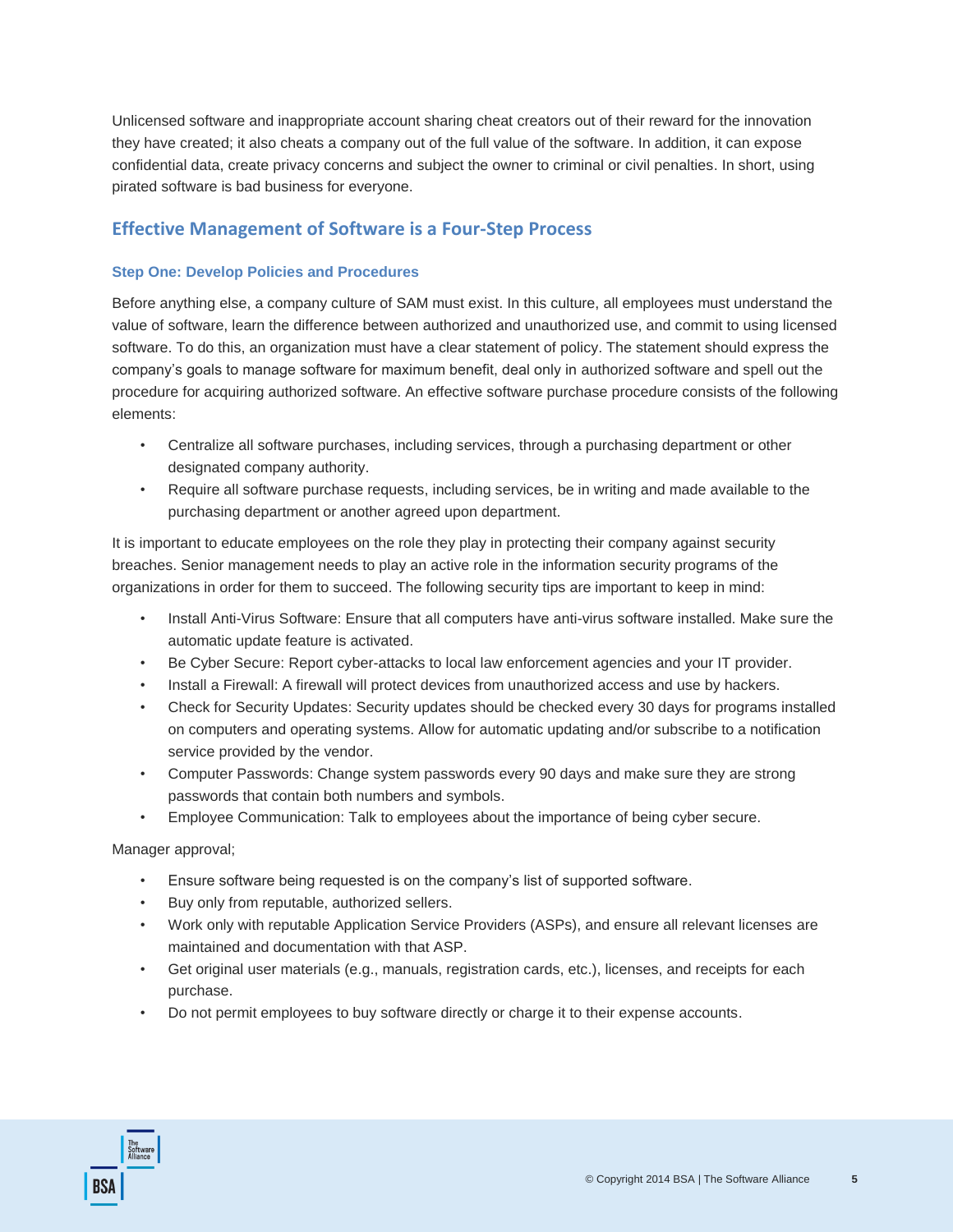- Ensure that software cannot be downloaded from the Internet by employees without special approval.
- Do not permit employees to download peer-to-peer (P2P) client software that may be used for downloading content not authorized for installation on company resources.

There is a sample corporate policy statement at the back of this booklet for your company to consider adopting as its own. Whatever your policy, make sure it is included in the packet of information given to new employees, distributed to all current employees and posted on company websites. Every employee needs to acknowledge the statement of policy and the consequences of violating it. In turn, employers must take steps to educate employees on what constitutes illegal use of software.

In developing internal procedures for software asset management, every company should "what software do we need?" The answer will always be valuable in ensuring effective and efficient purchasing and use of software.

As a general principle, procedural analysis should answer the following questions:

- Is the right software in terms of efficiency and effectiveness being used?
- Is there other software programs or services that would enable staff to operate in a more effective and efficient manner?
- Is there software programs currently in possession but no longer needed?

Businesses procedures should identify the appropriate software profile for each computer by assessing if staff members need alternative or additional software applications. Software not being used should be identified to determine if that program should be maintained

### **Step Two: Audit Your Software**

Once a policy and a set of procedures in place, the next step is to take inventory of all software assets. Only by knowing what programs are installed on all the devices in an organization including desktops, laptops, servers and any copies of programs from work installed by employees on their home computers, can a business determine how to proceed.

An accurate inventory can answer the following questions:

- Are we using the most recent or most suitable version of programs we need?
- Are we using outdated or unnecessary programs that can be deleted?
- Are there other programs or services we should obtain to become more productive or efficient?
- Does each employee have the correct set of available programs?
- Do we have illegal, unauthorized, or unlicensed programs or copies in our business?

There are many tools available to help complete the inventory or it can be done manually. BSA's website, [www.bsa.org,](http://www.bsa.org/) provides third-party software audit tools free of charge to businesses. No matter what tools used, make sure to collect the following information for each copy of software installed on each computer or utilized via the Internet:

• Product Name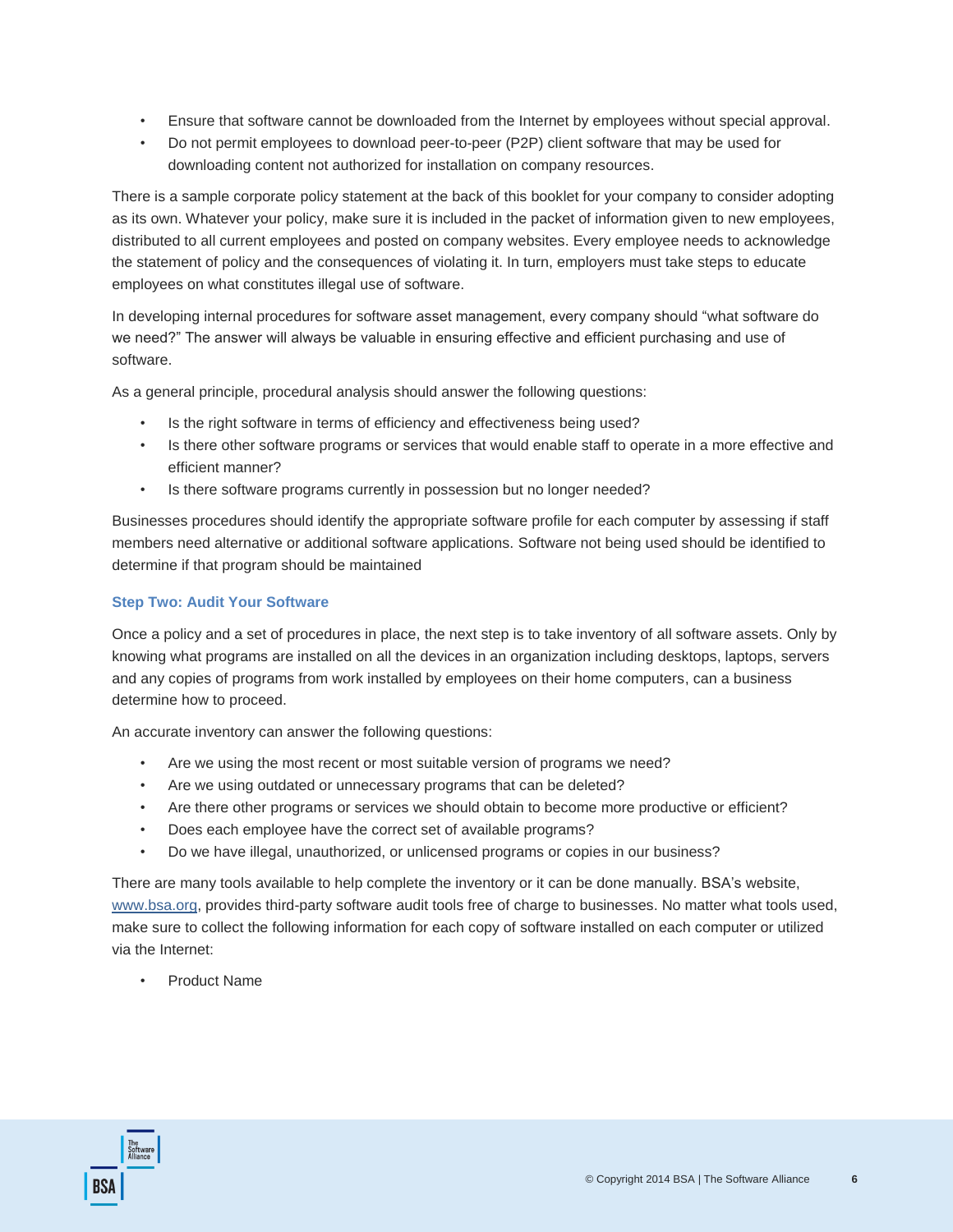- Version Number
- Serial Number

Companies should also take an inventory of material related to software on computers including:

- CDs or other storage media used to install the programs.
- Account registrations for remotely accessed software.
- Original manuals and reference documentation.
- License documentation.
- Invoices, proofs of purchase and other documents proving the legitimacy of purchased software. This includes invoices for computer systems that were sold with software already installed.

Once the inventory is complete, you should carefully store the documentation, original copies of your software, and other material in a secure place. That way, you can take advantage of services, upgrade offers, and the like from publishers, and reinstall software or access accounts more easily.

#### **Step Three: Determine What's Authorized or Unauthorized**

With inventory in hand, compare the software installed on computers or utilized via SaaS to what's allowed under the terms of your licenses. Remember that some licenses allow for a certain number of copies of a program from a single source or allow a limited number of network users accessing the software or accounts simultaneously. The original license or service agreements will explain how many.

Once unauthorized software copies or improperly utilized account registrations have been identified, delete these or cease the account sharing. This is also an ideal time to remind employees about the company's software policy and the dangers associated with unlicensed software.

Now compare the legitimate copies of software and accounts with the corporate needs that identified when taking inventory. This allows for informed decisions about which software and accounts legally owned that should be kept, upgraded, or discarded. Programs can be moved —not copied — from computers where they are not needed to computers where they are. Programs can be upgraded, if necessary, so that everyone is using the version of the program that's most appropriate for your company. Now, only the new, legitimate software and accounts needed must be purchased.

### *Prevention*

### **Preventing Software Piracy in the Workplace**

Based on the inventory, upgrades, new purchases, and input from employees, create a formal list of the software and online services that your company will allow its employees to use. This should include program names, serial numbers, version numbers, number of copies or users permitted by the license, the computers on which the copies are installed, and plans to add, upgrade, or discard the software in the future.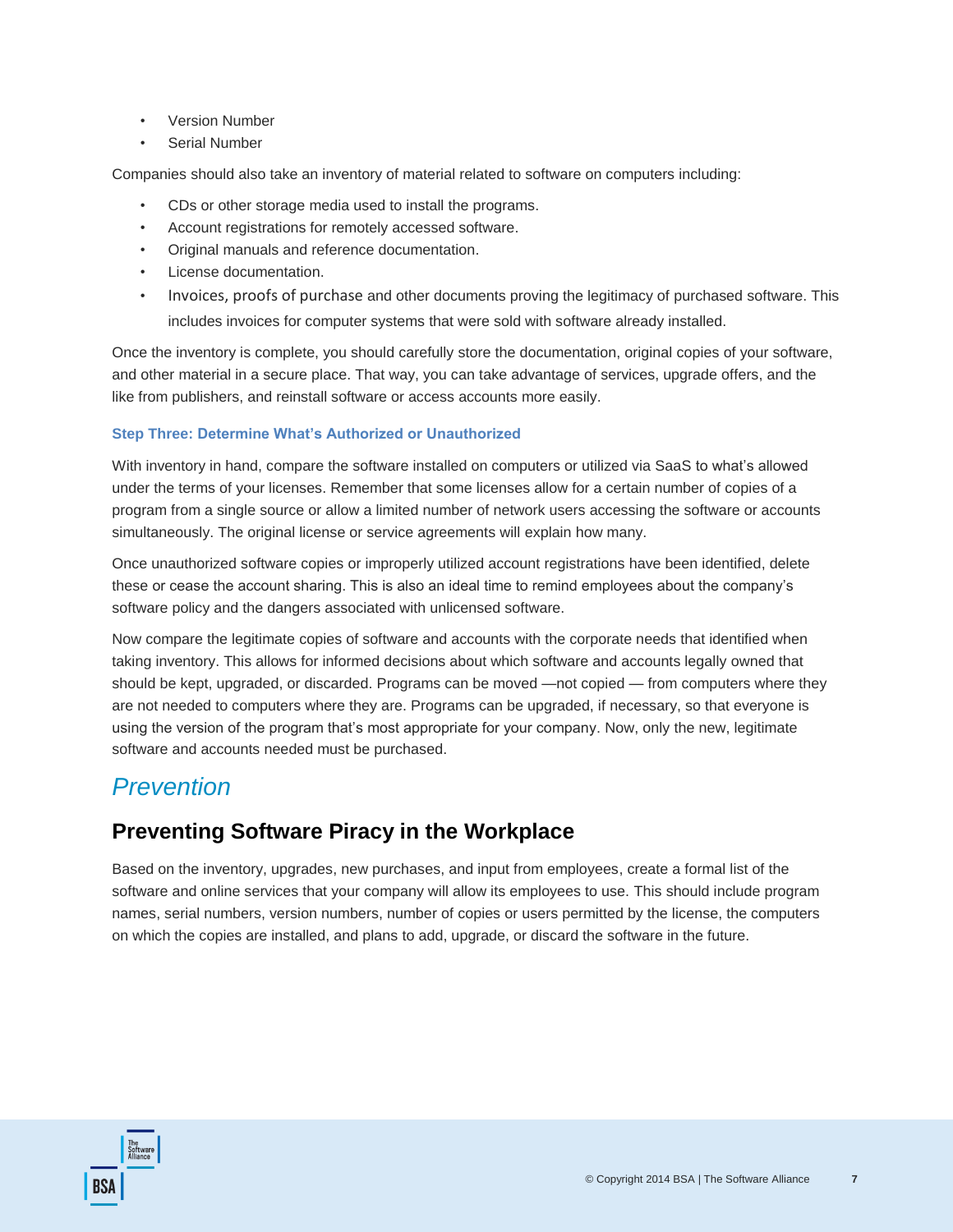#### **Step Four: Establish a Routine Audit**

Monitoring adherence, guarding against the introduction of unauthorized software and keeping a list of supported software and services up-to-date is a continual process. In many businesses, it makes sense to have someone, oftentimes called a SAM manager, responsible for the process in order to centralize the job.

Periodically, it's a good idea to perform spot checks on individual computers to ensure illegal software has not been inadvertently or deliberately installed. It also makes sense to conduct a software inventory at least every year, just as any organization would for other valuable assets. When employees leave the company, make sure the software they worked with remains within company and that the old employee does not take or keep copies.

## **Understanding License Compliance is Simply a Business "Best Practice"**

After software assets are in good order, businesses still need to monitor their workplace for unauthorized software. There are four common types of software piracy, and understanding each will help avoid the problems of illegal software.

#### **End-User Piracy**

End-user piracy occurs when an employee reproduces copies of software without authorization. End-user piracy can take the following forms:

- Using one licensed copy to install a program on multiple computers.
- Copying disks for installation and distribution.
- Taking advantage of upgrade offers without having a legal copy of the version to be upgraded.
- Acquiring academic or other restricted or non-retail software without a license for commercial use.
- Sharing account or service access information.

The lion's share of the losses due to software piracy comes from the relatively pedestrian problem of overinstallation—that is, loading program on to more computers than is authorized by the license agreement. Piracy not only deprives software creators of a return on their investment, it costs jobs in related businesses, hurts the economy, and deprives the consumer of new products.

Technological measures to stem the growth of piracy are rapidly becoming a mainstream option from many software companies. Technologies such as product activation help ensure compliance with end-user license agreements, while minimizing the impact on legitimate users. One simple step in the installation process is often all it takes to enable full use of a software program and to prevent its unauthorized installation. Product activation technologies that are fast, nonintrusive, anonymous and flexible help combat piracy without unduly burdening users.

### **Certified Professionals**

#### SAM Advantage

(samadvantage.bsa.org) is the industry's first ISO standards-based SAM training course. Targeted at the IT manager / SAM professional, the course provides complete guidance and best practices used to develop and institute ISO-aligned SAM processes within an organization. Additional information is available at samadvantage.bsa.org.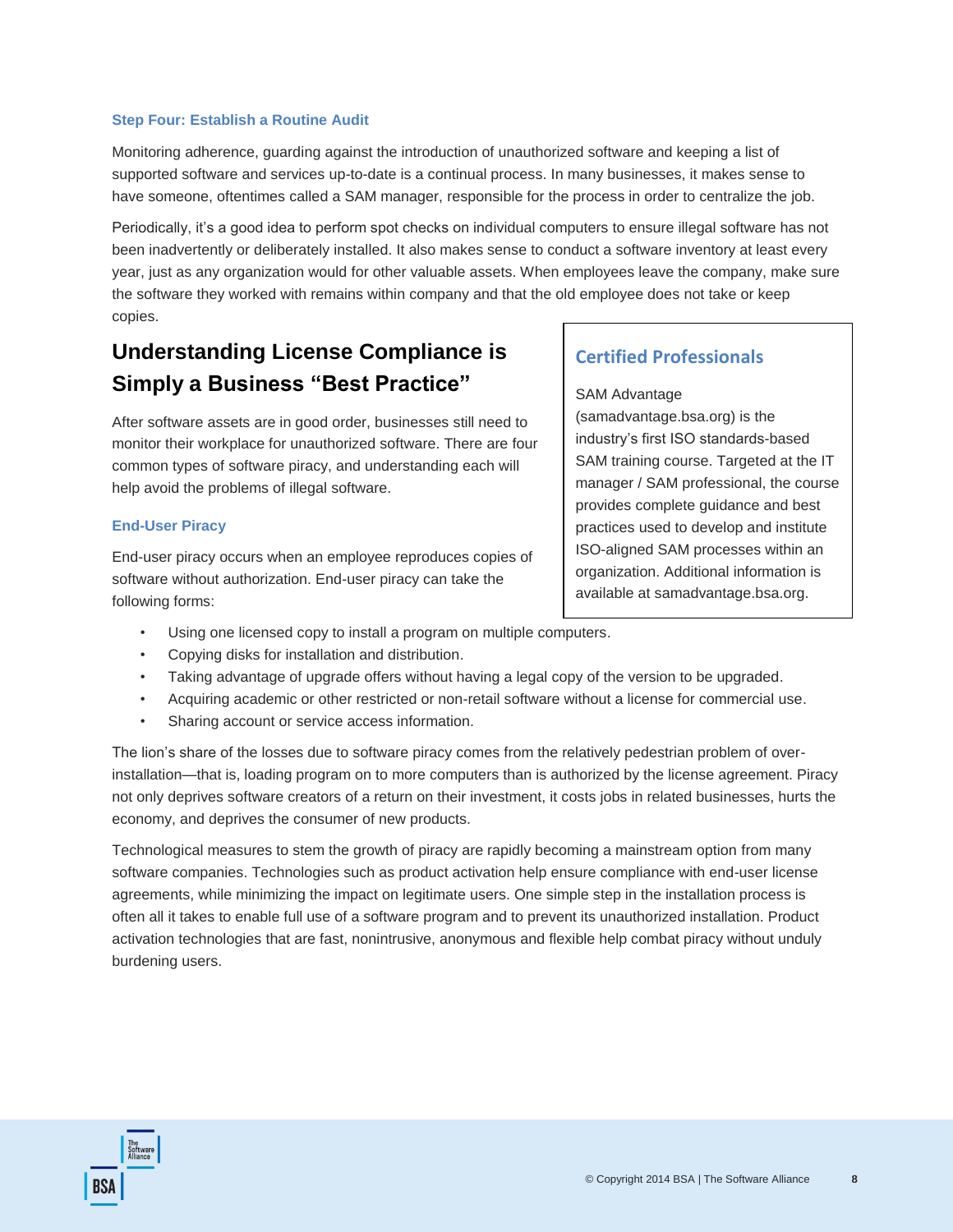#### **Cloud Piracy**

While the impact from piracy is reduced for purely cloud-based software companies, such theft will take unique forms and remain persistent for companies that take a "hybrid" approach (i.e. using cloud and traditional delivery models). BSA expects software theft in the cloud to take several forms. Some of these forms are entirely new; others are simply updated variations of existing problems. They include: web-based distribution of pirated software piracy and under-licensing in a private cloud model; public cloud distribution of software without a license to redistribute; and, SAAS subscription abuse.

#### **Internet Piracy**

Software publishers have contributed in countless ways to the Internet's success, providing the means by which content can be created, displayed and exchanged, and providing some of the most desired content itself. However, IP theft on the Internet constrains the software industry and significantly reduces its positive impact on the world economy. There are thousands of pirate websites on the Internet, and virtually every commercial software product now available on the market can be located on one of these sites.

### **More on Internet Piracy**

BSA's global Internet page, internet.bsa.org, provides up-to-date information about the threats associated with internet piracy. The site has an extensive news section to learn about the most recent threats that software users need to know.

The same laws and license agreements that apply to software in

physical distribution channels also apply to cyberspace and Internet transactions. The U. S. Copyright Act does not differentiate between offline and online infringement. Both are prohibited and subject to criminal prosecution and civil penalties, including statutory damage awards of up to \$150,000 per copyrighted work.

While there are many publishers who offer authorized versions of their software for sale online, there are also numerous pirate operations on the Internet as well. These include:

- Pirate websites that make software available for free download or in exchange for uploaded programs.
- Internet auction sites that offer counterfeit, out-of-channel, or infringing copyright software.
- Peer-to-Peer networks that enable unauthorized transfer of copyrighted programs.

The purchasing rules that apply to software purchased through traditional means should also apply to online software purchases. Organizations should have a clear policy as to when, if, or with whose authorization employees may download or acquire software from Internet sites.

Below are tips to help the businesses and the public when purchasing software online from auction sites, discount retailers, or in response to email solicitations:

- If a price for a software product seems "too good to be true," it probably is.
- Be wary of software products that come without any documentation or manuals.
- Beware of products that do not look genuine, such as those with handwritten labels.
- Beware of sellers offering to make "backup" copies.
- Watch out for products labeled as academic, OEM, NFR, or CD-R.
- Be wary of compilations of software titles from different publishers on a single disk.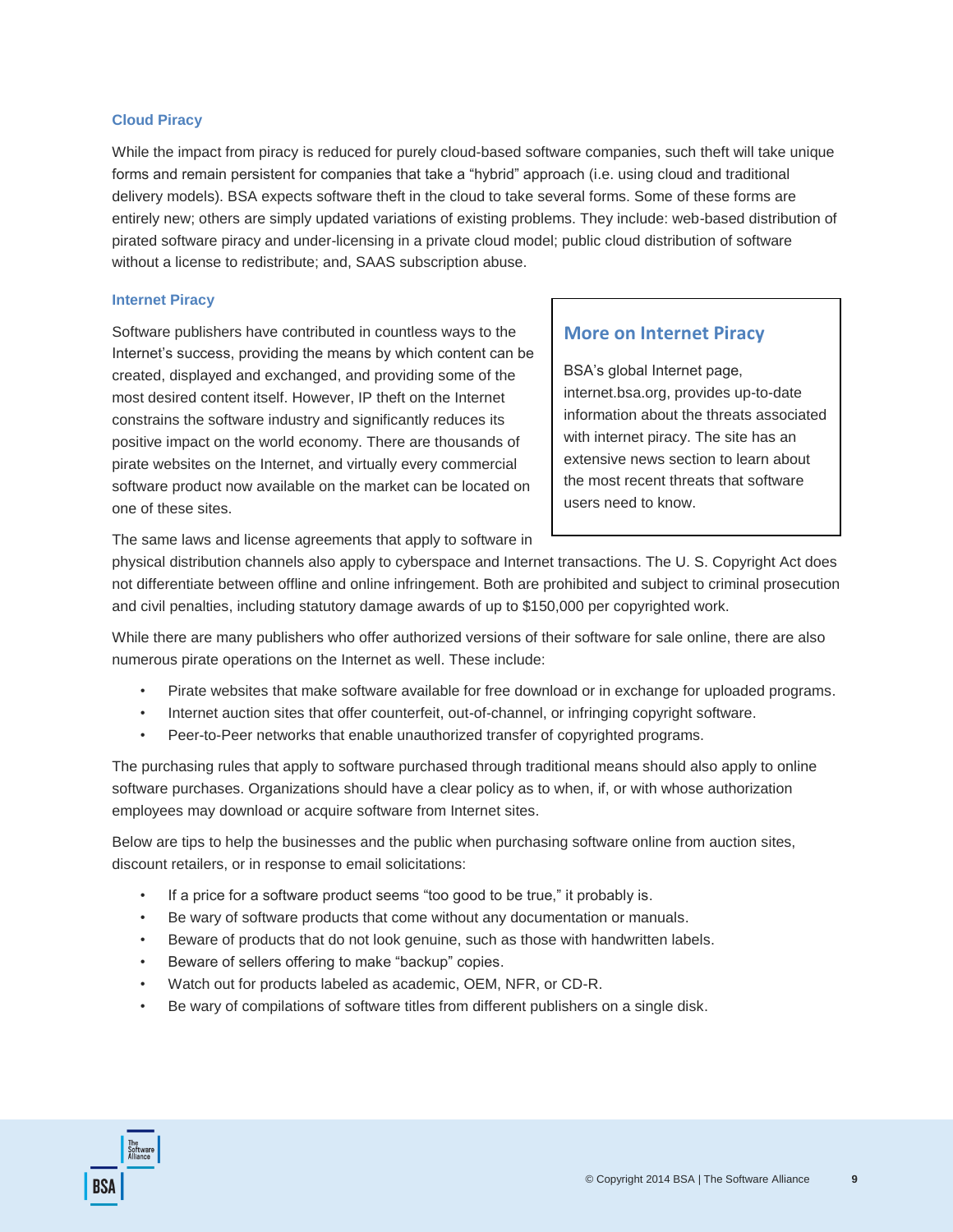- Do not give out your credit card details unless you know it's a secure transaction.
- Check with organizations such as BSA should you become a victim of software fraud.

### **Software Counterfeiting**

Software counterfeiting is the illegal duplication and sale of copyrighted material with the intent of directly imitating the copyrighted product. In the case of packaged software, it is common to find counterfeit copies of the CDs incorporating the software program, as well as related packaging, manuals, license agreements, labels, registration cards, and security features. Sometimes it is clear the product is not legitimate, but often it is not. Look for the following warning signs:

- You're offered software at a price that appears "too good to be true.
- The software comes in a CD jewel case without the packaging and materials that typically accompany a legitimate product.
- The software lacks the manufacturer's standard security features.
- The software lacks an original license or other materials that typically accompany legitimate products, for example the original registration card or manual.
- The packaging or materials that accompany the software have been copied or are of inferior print quality.
- The software is offered on an auction site.
- The CD has a gold appearance, rather than the silver, blue, or green appearance that characterizes a legitimate product.
- The CD contains software from more than one manufacturer or programs that are not typically sold as a suite.
- The software is distributed via mail order or online by sellers who fail to provide appropriate guarantees of a legitimate product.

### *CONCLUSION*

Proper software asset management takes time and effort, but the payback is well worth it. If you have followed the process outlined in this guide, you have taken the steps necessary to get the full benefit from purchased software and eliminate your company's exposure to penalties for illegal software usage.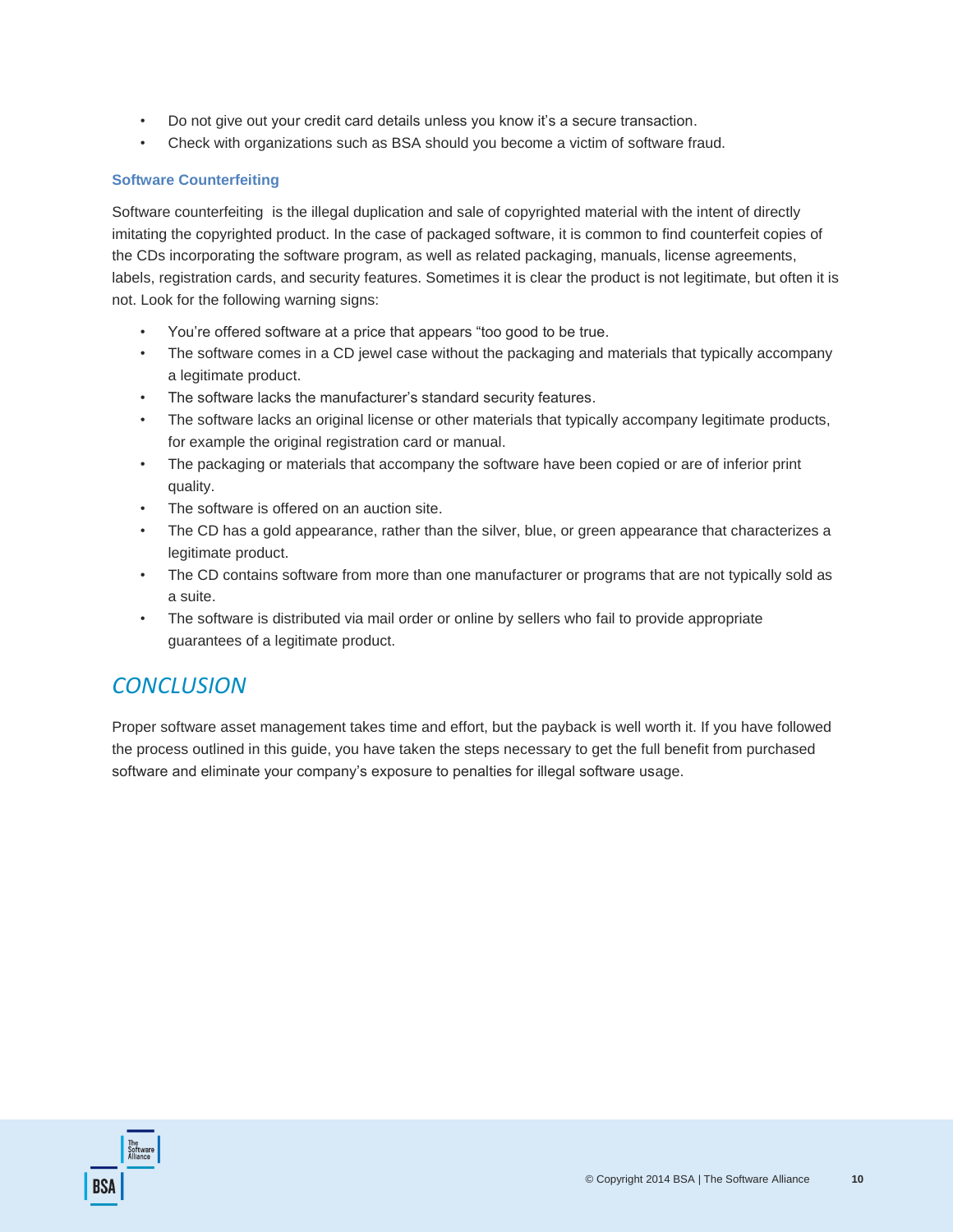## *About BSA | The Software Alliance*

**BSA** 

The BSA | The Software Alliance (www.bsa.org) is the leading global advocate for the software industry. It is an association of nearly 100 world-class companies that invest billions of dollars annually to create software solutions that spark the economy and improve modern life. Through international government relations, intellectual property enforcement and educational activities, BSA expands the horizons of the digital world and builds trust and confidence in the new technologies driving it forward.

BSA's website offers a variety of information on software management, security, policy initiatives, and copyright issues around the globe. BSA also operates 65 anti-piracy hotlines around the world for those reporting suspected software thefts.

| <b>BSA   The Software Alliance</b>                                       | <b>BSA Europe/Middle East/Africa</b> | <b>BSA Asia</b>         |
|--------------------------------------------------------------------------|--------------------------------------|-------------------------|
| 20 F Street, NW, Suite 800                                               | 2 Queen Annes Gate Bldgs.            | 300 Beach Road          |
| Washington, DC 20001                                                     | <b>Dartmouth Street</b>              | #32-07 The Concourse    |
| Tel: 202. 872. 5500<br>Fax: 202. 872. 5501<br>Hotline 1. 888. NO. PIRACY | London SW1H 9BP                      | Singapore 199555        |
|                                                                          | United Kingdom                       | Tel: + 65, 6, 292, 2072 |
|                                                                          | Tel: +44 (0) 20. 7245. 030           | Fax: +65.6.292.6369     |
|                                                                          | Fax: +44 (0) 20. 7245. 0310          |                         |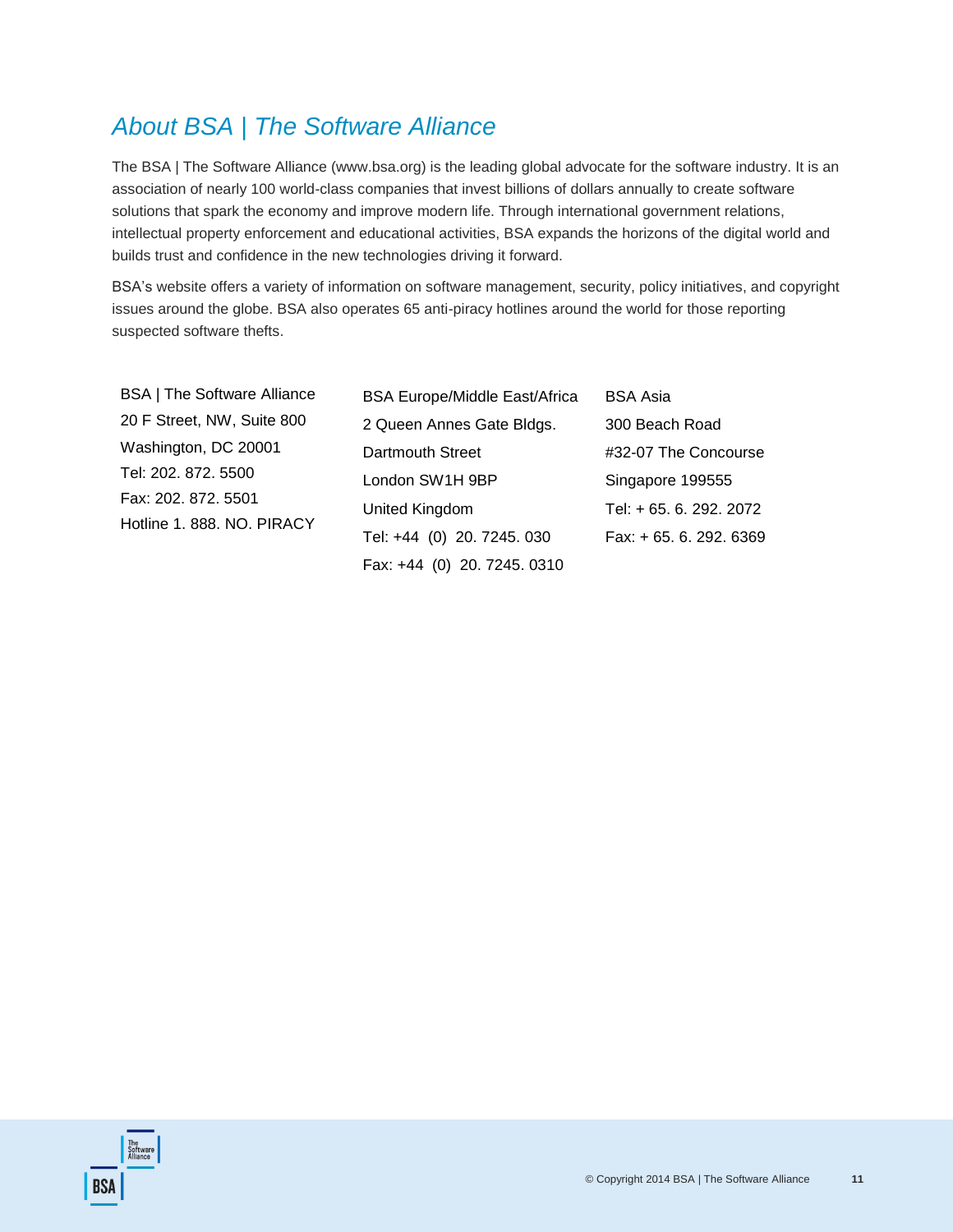### *SAMPLE A*

(Note: This document is intended to be used and customized to your needs.)

## **Corporate Software Policy**

Corporate policy regarding the use of personal computer software.

- 1. (Organization) licenses the use of computer software from a variety of outside companies. (Organization) does not own this software or its related documentation, and unless authorized by the software developer, does not have the right to reproduce it except for back-up purposes.
- 2. (Organization) employees shall use the software only in accordance with the license agreements and will not install unauthorized copies of commercial software.
- 3. (Organization) employees shall not download or upload unauthorized software over the Internet.
- 4. (Organization) employees learning of any misuse of software or related documentation within the company shall notify the department manager or (Organization)'s legal counsel.
- 5. According to applicable copyright law, persons involved in the illegal reproduction of software can be subject to civil damages and criminal penalties including fines and imprisonment. (Organization) does not condone the illegal duplication of software. (Organization) employees who make, acquire, or use unauthorized copies of computer software shall be disciplined as appropriate under the circumstances. Such discipline may include termination.
- 6. Any doubts concerning whether any employee may copy or use a given software program should be raised with a responsible manager.

I am fully aware of the software use policies of (Organization) and agree to uphold these policies.

Employees Signature **Date** Date of *Employees* Signature **Date** 

\_\_\_\_\_\_\_\_\_\_\_\_\_\_\_\_\_\_\_\_\_\_\_\_\_\_\_\_\_\_\_\_\_\_\_\_\_\_ \_\_\_\_\_\_\_\_\_\_\_\_\_\_\_\_\_\_\_\_\_\_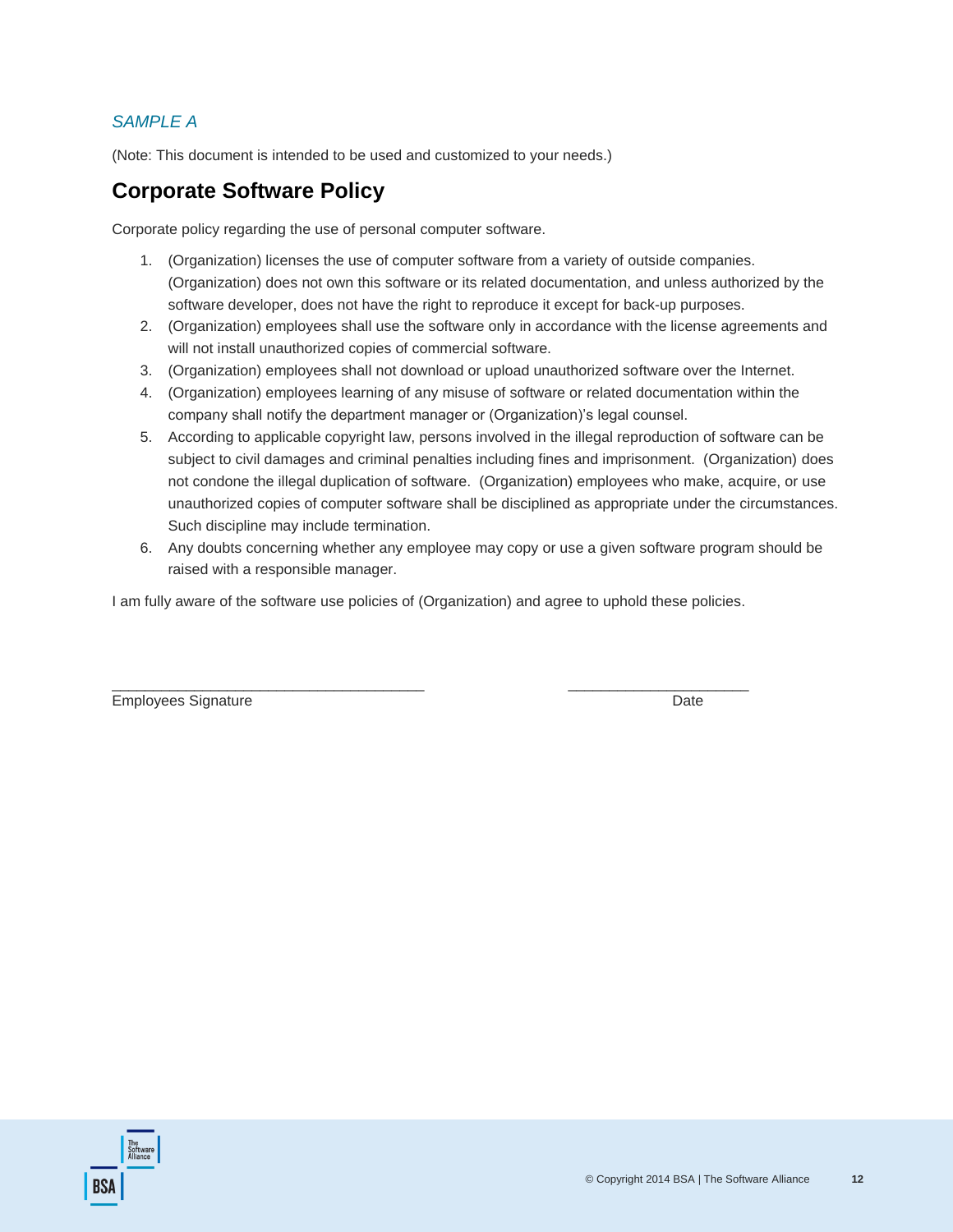## *SAMPLE B*

## **Memorandum to Employees**

To: (specify distribution)

From: (CEO or Senior Management Official)

Subject: Computer Software and U. S. Copyright Law

Date: (insert)

The purpose of this memorandum is to remind you of (Organization)'s policy concerning the illegal copying and use of commercial software. Unlicensed duplication or unauthorized use of any software program is illegal and can expose you and the company to civil and criminal liability under the copyright law.

To ensure that you do not violate the software publisher's copyright, do not copy any program installed on your computer for any purpose without permission from (insert name of responsible manager or department). Do not install any program on to your computer without such permission or clear verification that the company owns a license to cover that installation. Finally, do not download unauthorized software from the Internet.

- (Organization) will not tolerate any employee making unauthorized copies of software.
- (Organization) will not tolerate any employee downloading or uploading unauthorized software from the Internet including, but not limited to, downloading peer-to-peer (P2P) client software that may be used for trading copyrighted works.

Any employee found copying software illegally is subject to termination from (Organization).

- Any employee illegally copying software to give to any third party, including clients and customers, is also subject to termination.
- If you want to use software licensed by (Organization) at home, you must consult with (insert name of manager) in order to make sure such use is permitted by the publisher's license.

This policy will be strictly enforced to make ensure all employees and (Organization) are not exposed to serious legal consequences.

(Organization) will periodically inventory software on all company owned devices to ascertain that (Organization) owns licenses for each copy of a software product. If unlicensed copies are found, they will be deleted, and if necessary, replaced with licensed copies.

Please do not hesitate to contact me if you have any questions.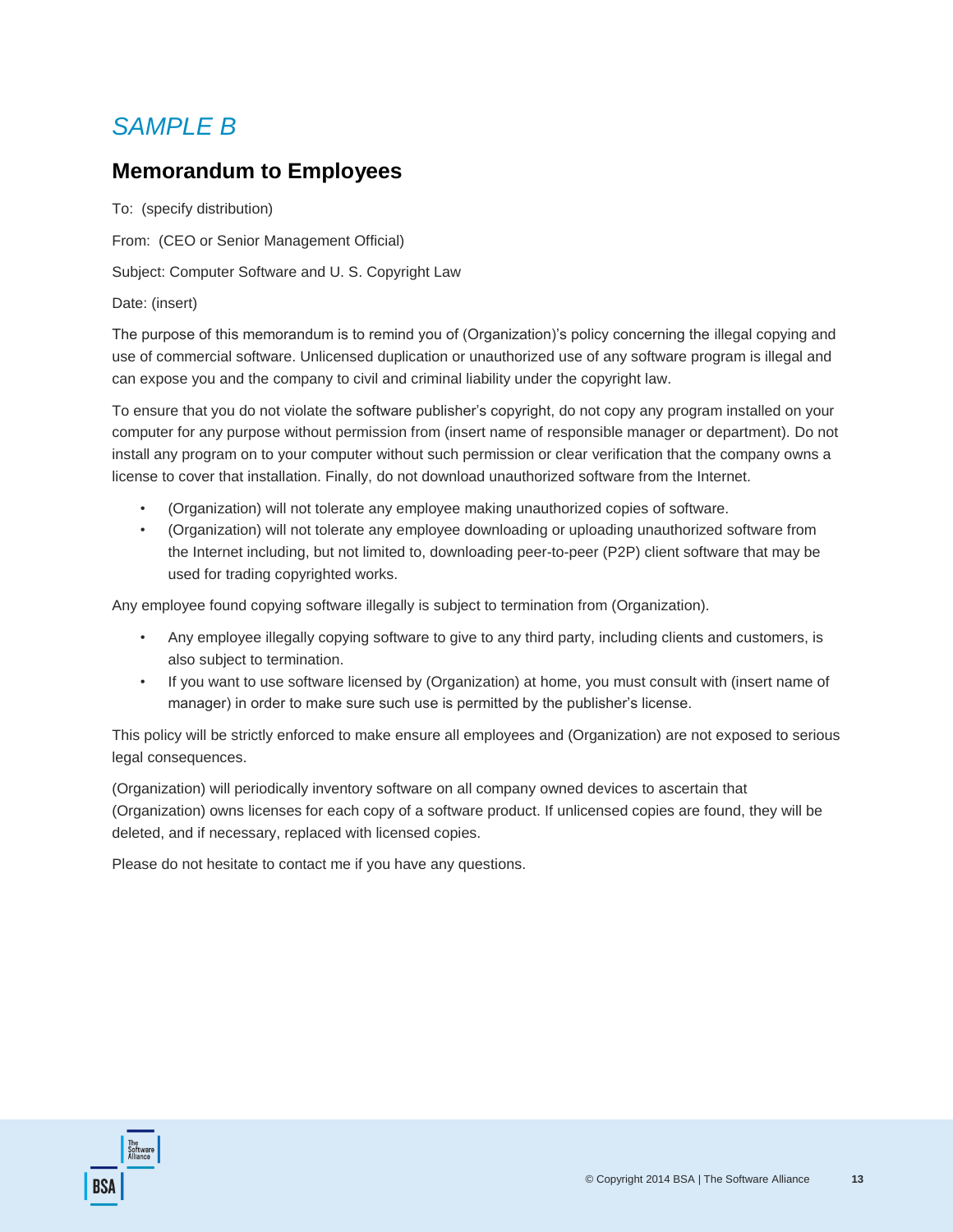## *SAMPLE C*

## **Software Needs Analysis Form**

Employee Information: Name: Department: Authorization: Date: Computer serial number and location: Current Software:

| Software Program | Publisher | Version | Usage                              |
|------------------|-----------|---------|------------------------------------|
|                  |           |         | (Daily, Weekly, Monthly, or Never) |
|                  |           |         |                                    |
|                  |           |         |                                    |
|                  |           |         |                                    |
|                  |           |         |                                    |
|                  |           |         |                                    |
|                  |           |         |                                    |
|                  |           |         |                                    |

Is there software that you feel you need but don't have, which will assist you in your job? Please list below.

1:

2:

3: